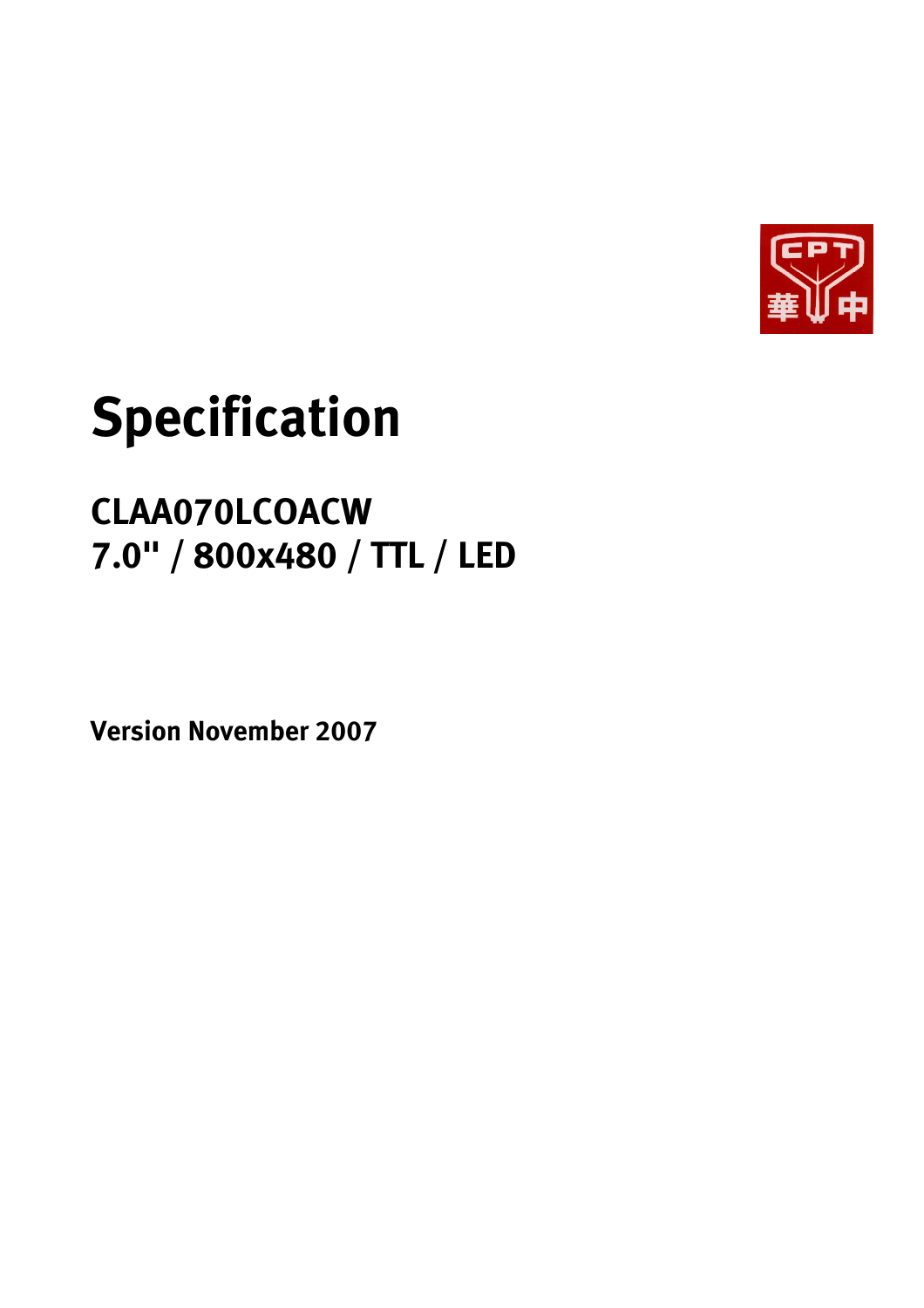# **Contents**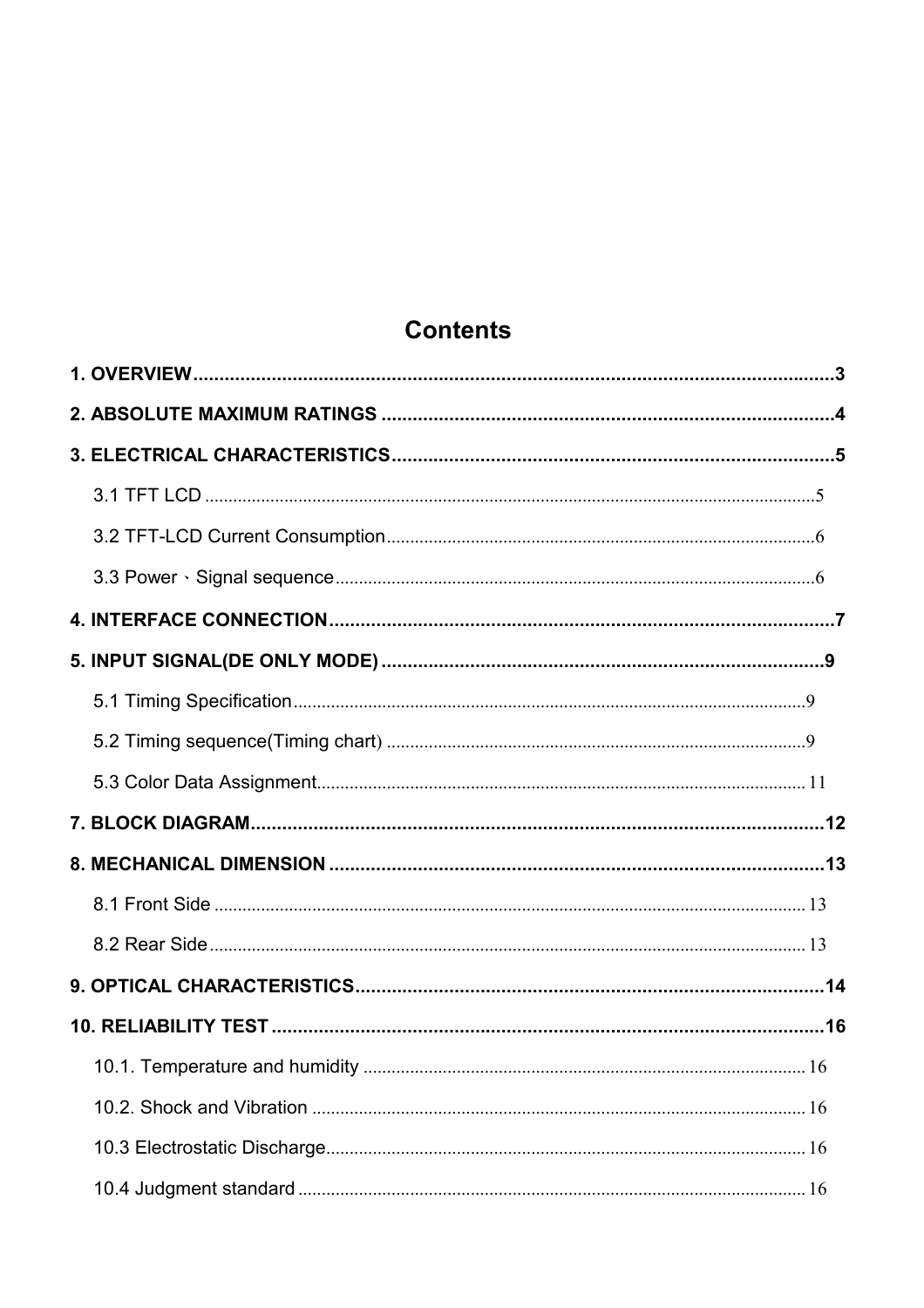#### **1. OVERVIEW**

CLAA070LC0ACW is 7" color TFT-LCD(Thin Film Transistor Liquid Crystal Display)module .Composed of LCD panel,driver ICs,control circuit,and LED backlight.

The 7.0"screen produces a high resolution image that is composed of 800×480 pixel elements in a stripe arrangement.Display 262K colors by 6 Bit R.G.B signal input.

General specifications are summarized in the following table :

| <b>ITEM</b>                        | <b>SPECIFICATION</b>          |
|------------------------------------|-------------------------------|
| Display Area (mm)                  | 152.4(W)×91.44(H)             |
| Number of Pixels                   | 800(H)×3(RGB)×480(V)          |
| Pixel Pitch (mm)                   | $0.1905(H) \times 0.1905(V)$  |
| <b>Color Pixel Arrangement</b>     | <b>RGB</b> vertical stripe    |
| Display Mode                       | Normally white                |
| Number of colors                   | 262,144                       |
| <b>Viewing Direction</b>           | 6 o'clock                     |
| Response Time (Tr+Tf)              | 20ms                          |
| Brightness( $cd/m2$ )              | 220nit(typ)                   |
| Viewing Angle(BL on, $CR \ge 10$ ) | 140 degree(H) , 110 degree(V) |
| Electrical Interface(data)         | 111                           |
| Power consumption                  | 2.0W(Typ)                     |
| Outline Dimension(in mm)           | 165(W)×104(H)×5(D)            |
| Weight(g)                          | TBD                           |
| <b>BL</b> unit                     | LED                           |
| <b>Surface Treament</b>            | Anti-Glare, Hardness: 3H      |

-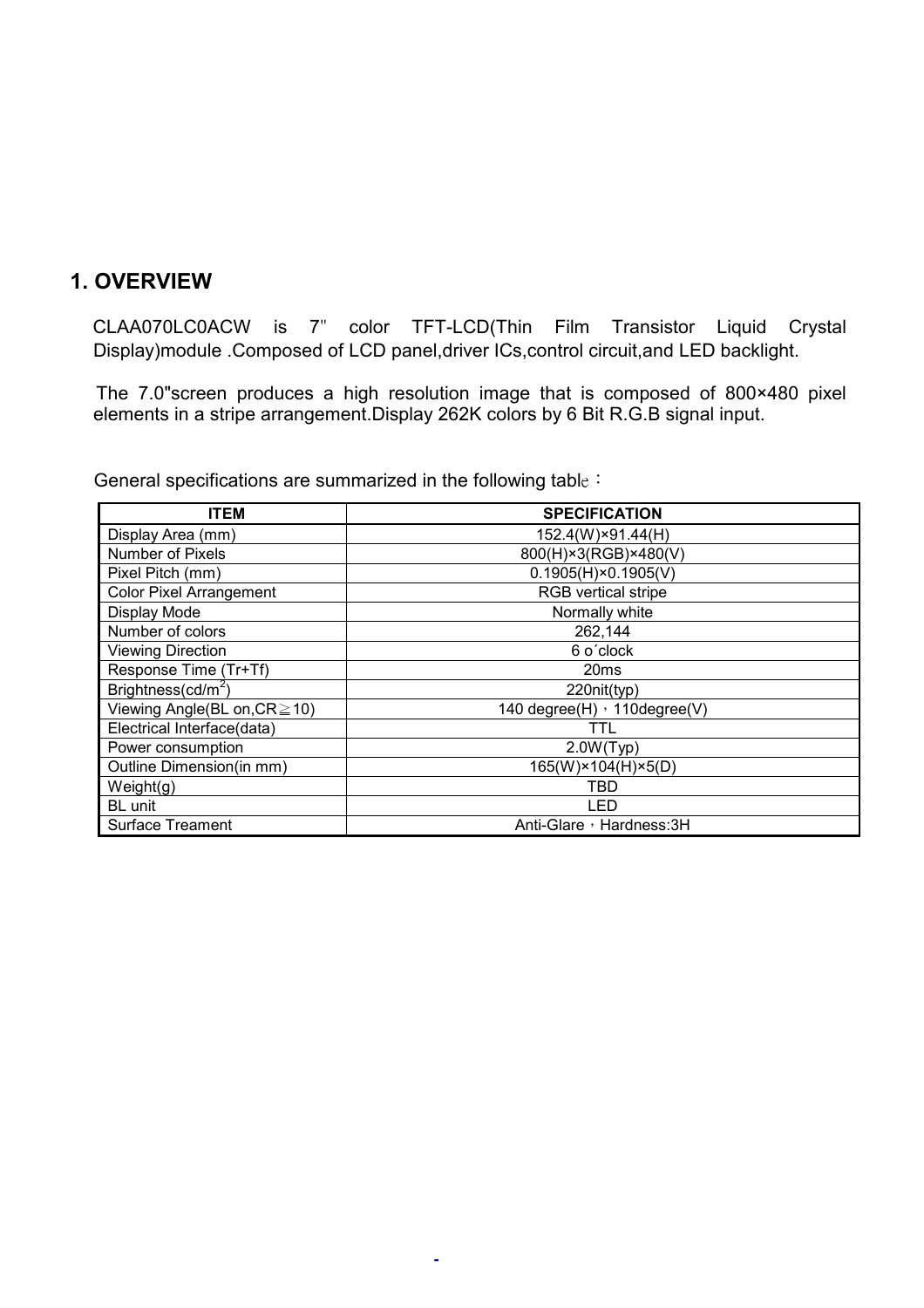# **2. ABSOLUTE MAXIMUM RATINGS**

| Input Voltagem               | <b>Symbol</b>                     | <b>Mig-</b> | <b>Mgax</b> . | Unit   | <b>Note</b> |
|------------------------------|-----------------------------------|-------------|---------------|--------|-------------|
| Signal Input Voltage         | DCLK, DE, R0, G0, B<br>0~R5,G5,B5 | $-0.5$      | $Vcc+0.5$     |        |             |
| <b>Static Electricity</b>    | <b>VESDc</b>                      | $-200$      | 200           |        | [Note1]     |
|                              | <b>VESDm</b>                      | $-15K$      | 15K           |        |             |
| <b>ICC Rush Current</b>      | <b>IRUSH</b>                      |             |               | A      | 【Note2】     |
| <b>Operation Temperature</b> | ${\mathsf T}_{\mathsf{op}}$       | -30         | 85            | $\sim$ |             |
| Storage Temperature          | <sup>l</sup> sta                  | -40         | 95            | $\sim$ |             |

#### [Note1]

Test Condition: IEC 61000-4-2 , VESDc : Contact discharge to input connector VESDm: Discontact discharge to module

#### [Note2]

Control signal: High(+3.3V) $\rightarrow$  Low(GND)

Supply Voltage of rising time should be from R3 and C2 tune to 550 us.



Rising Time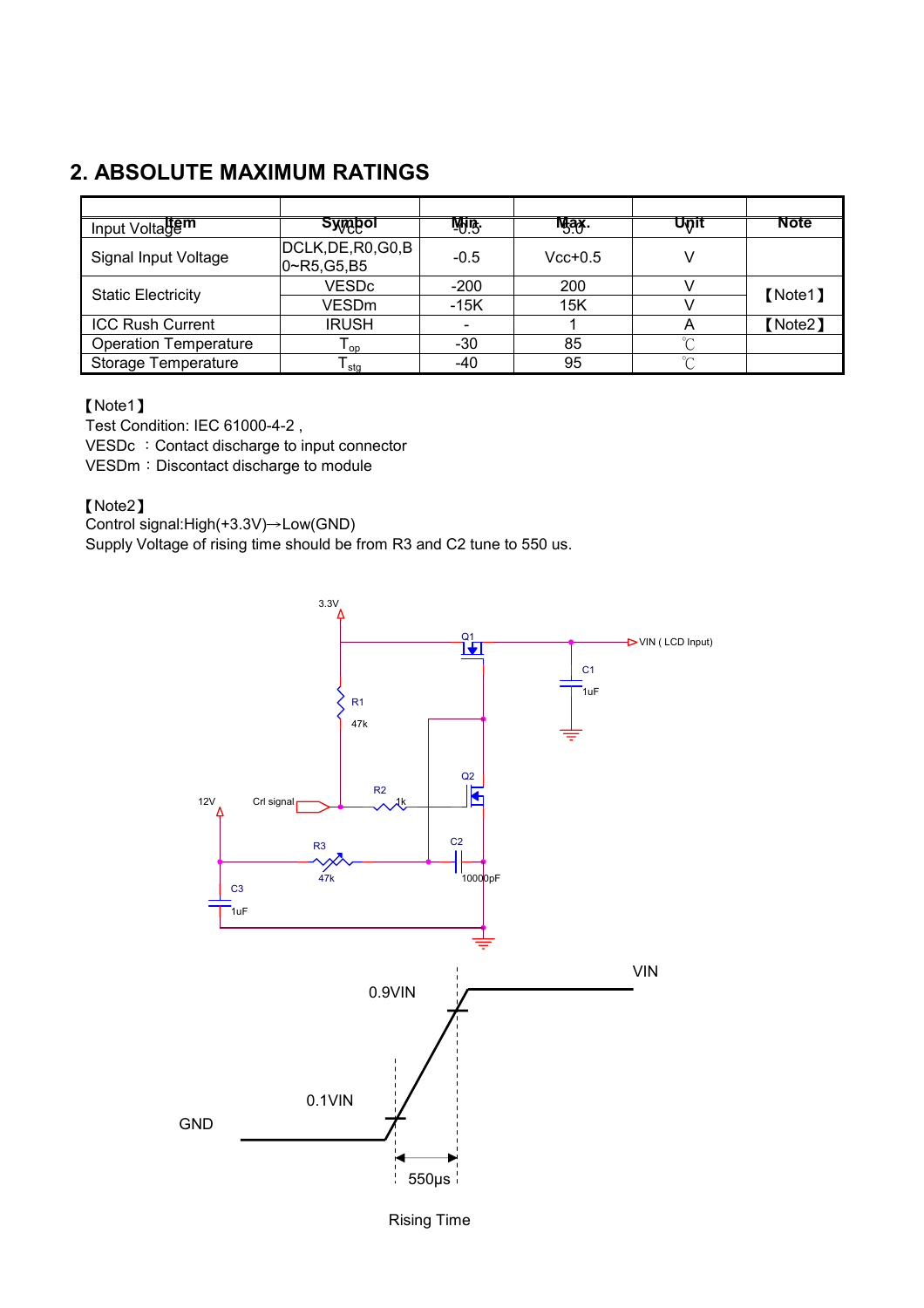# **3. ELECTRICAL CHARACTERISTICS**

# 3.1 TFT LCD

|                              |                         |        |                          |           |            | Ta=25 $°C$  |  |
|------------------------------|-------------------------|--------|--------------------------|-----------|------------|-------------|--|
|                              | Symbol                  | Min.   | Typ                      | Max.      | Unit       | <b>Note</b> |  |
| Power Supply Voltage For LCD | VCC                     | 3.0    | 3.3                      | 3.6       |            | 【Note1】     |  |
| Power Supply Voltage For LED | VLED                    | 4.5    | 5                        | 5.5       |            |             |  |
|                              | Logic Input Voltage     | VIH    | <b>VCC*0.7</b>           | $- -$     | <b>VCC</b> |             |  |
|                              | VIL                     |        | $\overline{\phantom{m}}$ | $VCC*0.3$ |            |             |  |
| ADJ Input Voltage            | Threshold Voltage(high) | VADJ H | 3.0                      |           | 3.3        |             |  |
|                              | Threshold Voltage(low)  | VADJ L | <b>GND</b>               |           | 0.3        |             |  |

#### Remarks:

[Note1]

VCC –dip codition:

- 1) When 2.7  $V \leq VCC < 3.0V \cdot td \leq 10ms$ .
- 2) When VCC<3.0V, it works abnormal that must reset power. VCC dip conditions should follow VCC turn on conditions

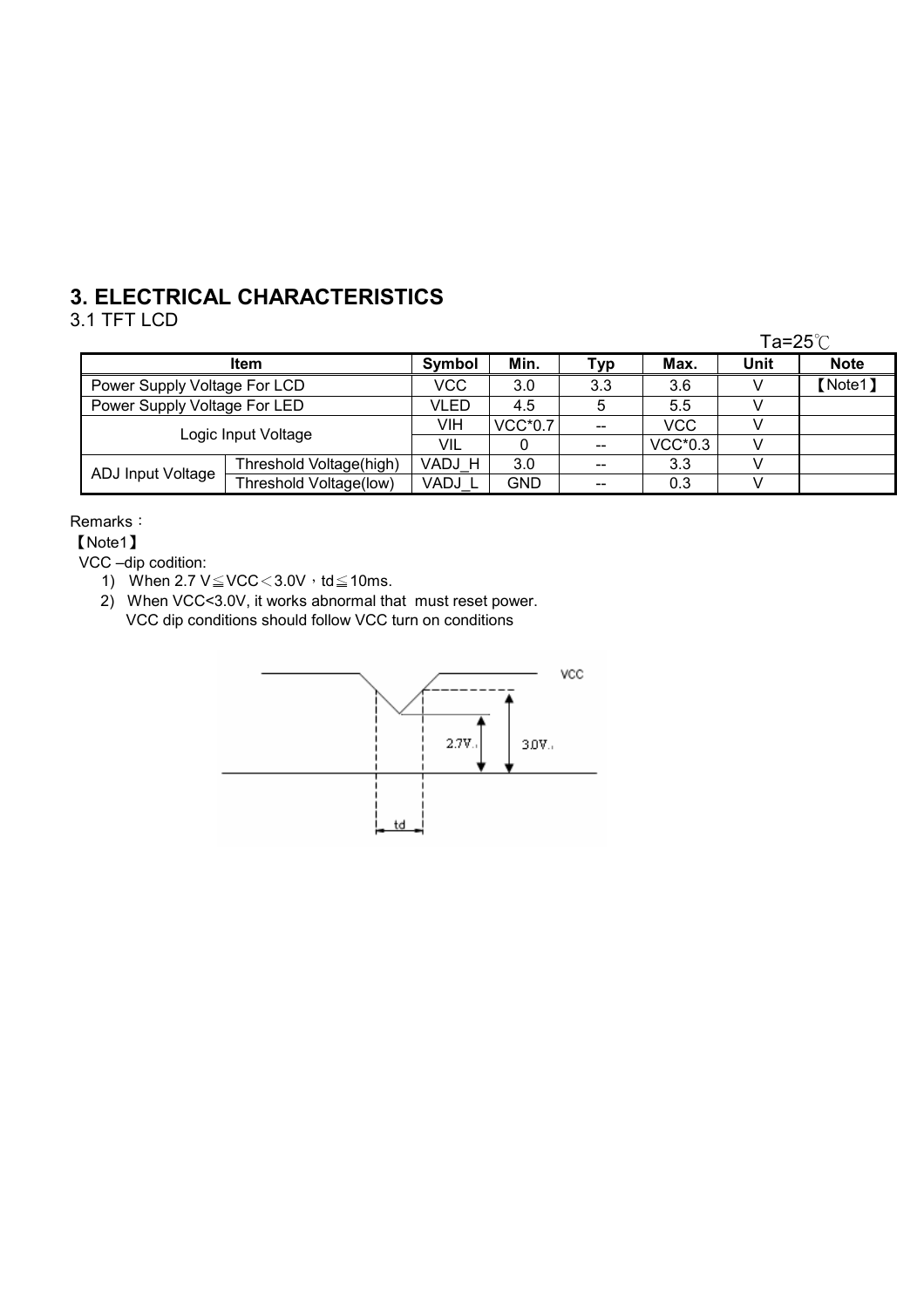#### 3.2 TFT-LCD Current Consumption

| Item              | Svmbol | Min               | $v_{\rm vpe}$ | Max | Unit | <b>Notes</b> |
|-------------------|--------|-------------------|---------------|-----|------|--------------|
| LCD power current | ICC    | $\hspace{0.05cm}$ | 150           | 200 | mA   | (Note1)      |
| LED power current | ILED   |                   | 300           | 350 | mA   | (Note2)      |

[Note1]

Typical: Under 64 gray pattern Maximum: Under black pattern





(a) 64 Gray Pattern

(b)Black Pattern

#### [Note2]

Typical: When VLED is 5V Maximum: When VLED is 4.5V

#### 3.3 Power · Signal sequence

| t1 $\leq$ 10ms      | 1 sec≤t5        |
|---------------------|-----------------|
| $0<$ t2 $\leq$ 50ms | $200ms \leq t6$ |
| $0<$ t $3\leq$ 50ms | 200ms≤t7        |
| $0<$ t4 $\leq$ 10ms |                 |

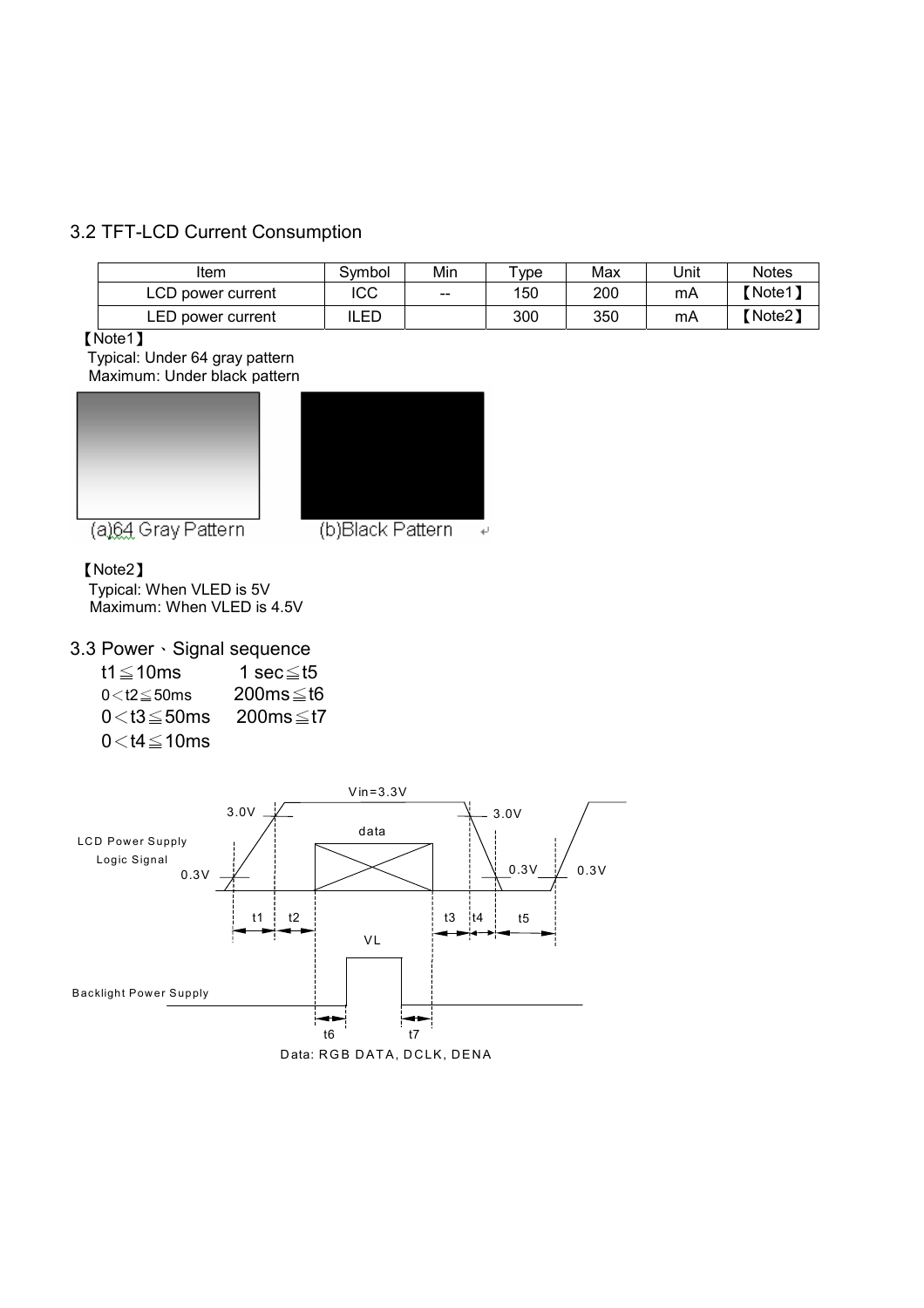# **4. INTERFACE CONNECTION**

4.1 CN1: (Connector type: 40pin / 0.5mm pitch / Bottom contact): 089N40-000R00-G2

| Pin NO.                 | <b>SYMBOL</b>               | <b>DESCRIPTION</b>                  |  |  |  |  |  |  |
|-------------------------|-----------------------------|-------------------------------------|--|--|--|--|--|--|
| $\mathbf 1$             | $AV_{SS}$                   | Ground                              |  |  |  |  |  |  |
| $\overline{2}$          | $AV_{SS}$                   | Ground                              |  |  |  |  |  |  |
| 3                       | ADJ                         | Brightness control for LED B/L      |  |  |  |  |  |  |
| $\overline{\mathbf{4}}$ | <b>VLED</b>                 | Power Supply for LED Driver circuit |  |  |  |  |  |  |
| $\overline{5}$          | <b>VLED</b>                 | Power Supply for LED Driver circuit |  |  |  |  |  |  |
| $\overline{6}$          | <b>VLED</b>                 | Power Supply for LED Driver circuit |  |  |  |  |  |  |
| $\overline{7}$          | <b>VCC</b>                  | <b>Power Supply</b>                 |  |  |  |  |  |  |
| $\overline{8}$          | <b>VCC</b>                  | <b>Power Supply</b>                 |  |  |  |  |  |  |
| $\overline{9}$          | DE                          | Data Enable Signal                  |  |  |  |  |  |  |
| 10                      | $AV_{SS}$                   | Ground                              |  |  |  |  |  |  |
| 11                      | $AV_{SS}$                   | Ground                              |  |  |  |  |  |  |
| 12                      | $AV_{SS}$                   | Ground                              |  |  |  |  |  |  |
| 13                      | B <sub>5</sub>              | Blue Data 5 (MSB)                   |  |  |  |  |  |  |
| $\overline{14}$         | $\overline{B4}$             | Blue Data 4                         |  |  |  |  |  |  |
| $\overline{15}$         | $\overline{B3}$             | Blue Data 3                         |  |  |  |  |  |  |
| $\overline{16}$         | $V_{SS}$                    | Ground                              |  |  |  |  |  |  |
| $\overline{17}$         | <b>B2</b>                   | <b>Blue Data 2</b>                  |  |  |  |  |  |  |
| 18                      | <b>B1</b>                   | Blue Data 1                         |  |  |  |  |  |  |
| 19                      | B <sub>0</sub>              | Blue Data 0 (LSB)                   |  |  |  |  |  |  |
| $\overline{20}$         | $AV_{SS}$                   | Ground                              |  |  |  |  |  |  |
| $\overline{21}$         | G <sub>5</sub>              | Green Data 5 (MSB)                  |  |  |  |  |  |  |
| $\overline{22}$         | G4                          | Green Data 4                        |  |  |  |  |  |  |
| $\overline{23}$         | G3                          | Green Data 3                        |  |  |  |  |  |  |
| $\overline{24}$         | $AV_{SS}$                   | Ground                              |  |  |  |  |  |  |
| 25                      | G2                          | Green Data 2                        |  |  |  |  |  |  |
| 26                      | G <sub>1</sub>              | Green Data 1                        |  |  |  |  |  |  |
| $\overline{27}$         | G <sub>0</sub>              | Green Data 0 (LSB)                  |  |  |  |  |  |  |
| $\overline{28}$         | $\overline{\text{AV}}_{SS}$ | Ground                              |  |  |  |  |  |  |
| 29                      | R <sub>5</sub>              | Red Data 5 (MSB)                    |  |  |  |  |  |  |
| $\overline{30}$         | $\overline{R4}$             | Red Data 4                          |  |  |  |  |  |  |
| 31                      | R <sub>3</sub>              | Red Data 3                          |  |  |  |  |  |  |
| $\overline{32}$         | $AV_{SS}$                   | Ground                              |  |  |  |  |  |  |
| 33                      | R <sub>2</sub>              | Red Data 2                          |  |  |  |  |  |  |
| 34                      | $\overline{R1}$             | Red Data 1                          |  |  |  |  |  |  |
| $\overline{35}$         | $\overline{R0}$             | Red Data 0                          |  |  |  |  |  |  |
| $\overline{36}$         | $AV_{SS}$                   | Ground                              |  |  |  |  |  |  |
| $\overline{37}$         | $AV_{SS}$                   | Ground                              |  |  |  |  |  |  |
| 38                      | <b>DCLK</b>                 | <b>Clock Signal</b>                 |  |  |  |  |  |  |
| 39                      | $AV_{SS}$                   | Ground                              |  |  |  |  |  |  |
| 40                      | $AV_{SS}$                   | Ground                              |  |  |  |  |  |  |

#### Remarks:

1). The ADJ can adjust LED BL brightness , where Duty and Luminance are in direct radio.

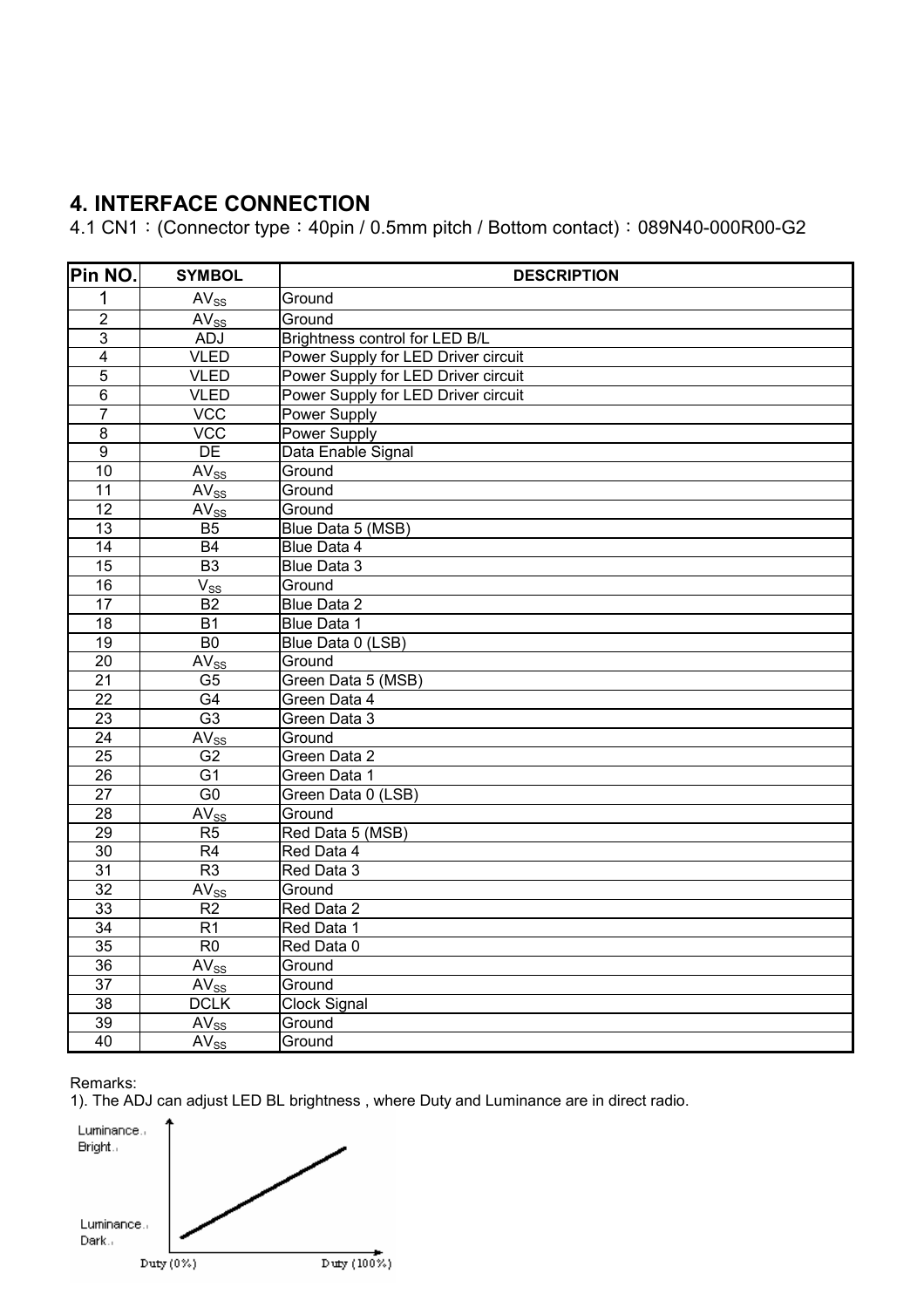2) The ADJ adjust signal level is 0~3.3V  $\cdot$  operation frequency:20±5KHz



3) AVSS Pin must connection to ground.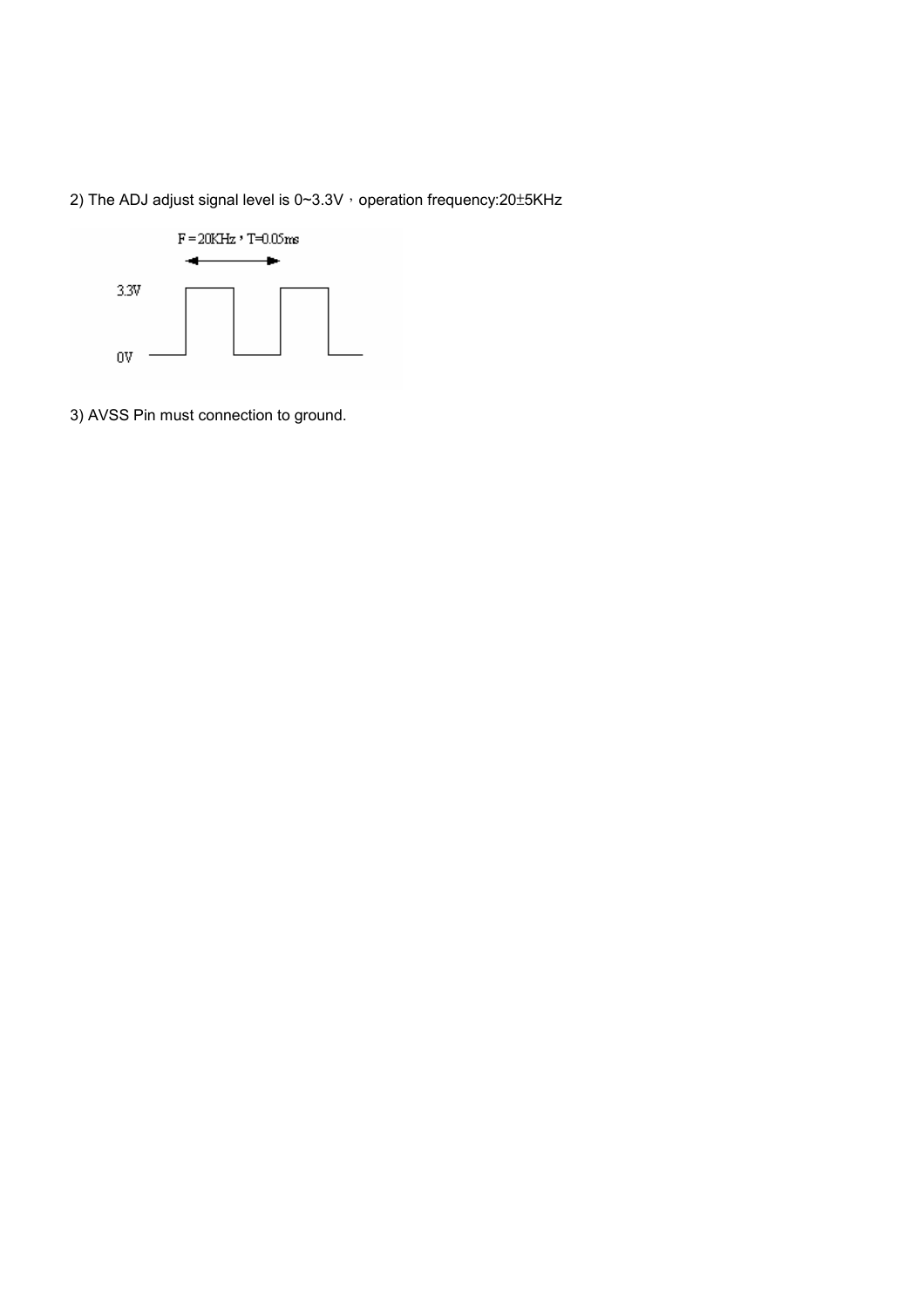# **5. INPUT SIGNAL(DE ONLY MODE)**

### 5.1 Timing Specification

|             | <b>ITEM</b>               | <b>SYMBOL</b>                         | MIN. | TYP. | MAX. | <b>UNIT</b> |
|-------------|---------------------------|---------------------------------------|------|------|------|-------------|
|             | Dot Clock                 | $1/t_{CLK}$                           | 25   | 27   | 32   | <b>MHz</b>  |
| <b>DCLK</b> | Low Level Width           | $t_{\text{WCL}}$                      | 6    |      |      |             |
|             | <b>High Level Width</b>   | t <sub>wch</sub>                      | 6    | -    |      | ns          |
|             | Setup Time                | $t_{\text{DES}}$                      | 5    | -    |      | ns          |
|             | Hold time                 | $\boldsymbol{\mathfrak{t}}_{\sf DEH}$ | 10   |      |      |             |
|             | <b>Horizontal Period</b>  | tμ                                    | 850  | 900  | 950  |             |
|             | Horizontal Valid          | t <sub>НА</sub>                       |      | 800  |      |             |
| <b>DE</b>   | Horizontal Blank          | t <sub>нв</sub>                       | 50   | 100  | 150  |             |
|             | <b>Vertical Period</b>    | tν                                    | 490  | 500  | 520  |             |
|             | <b>Vertical Valid</b>     | t <sub>VA</sub>                       |      | 480  |      | $t_{HP}$    |
|             | <b>Vertical Blank</b>     | t <sub>∨B</sub>                       | 10   | 20   | 40   |             |
|             | <b>Vertical Frequency</b> | $f_V$                                 | 55   | 60   | 65   | Hz          |
| <b>DATA</b> | Setup Time                | t <sub>DS</sub>                       | 5    |      |      |             |
|             | Hold Time                 | t <sub>DH</sub>                       | 10   |      |      | ns          |

[Note1] This module is operated by DE only mode.

#### 5.2 Timing sequence(Timing chart)

# 5.2.1 Horizontal Timing Sequence

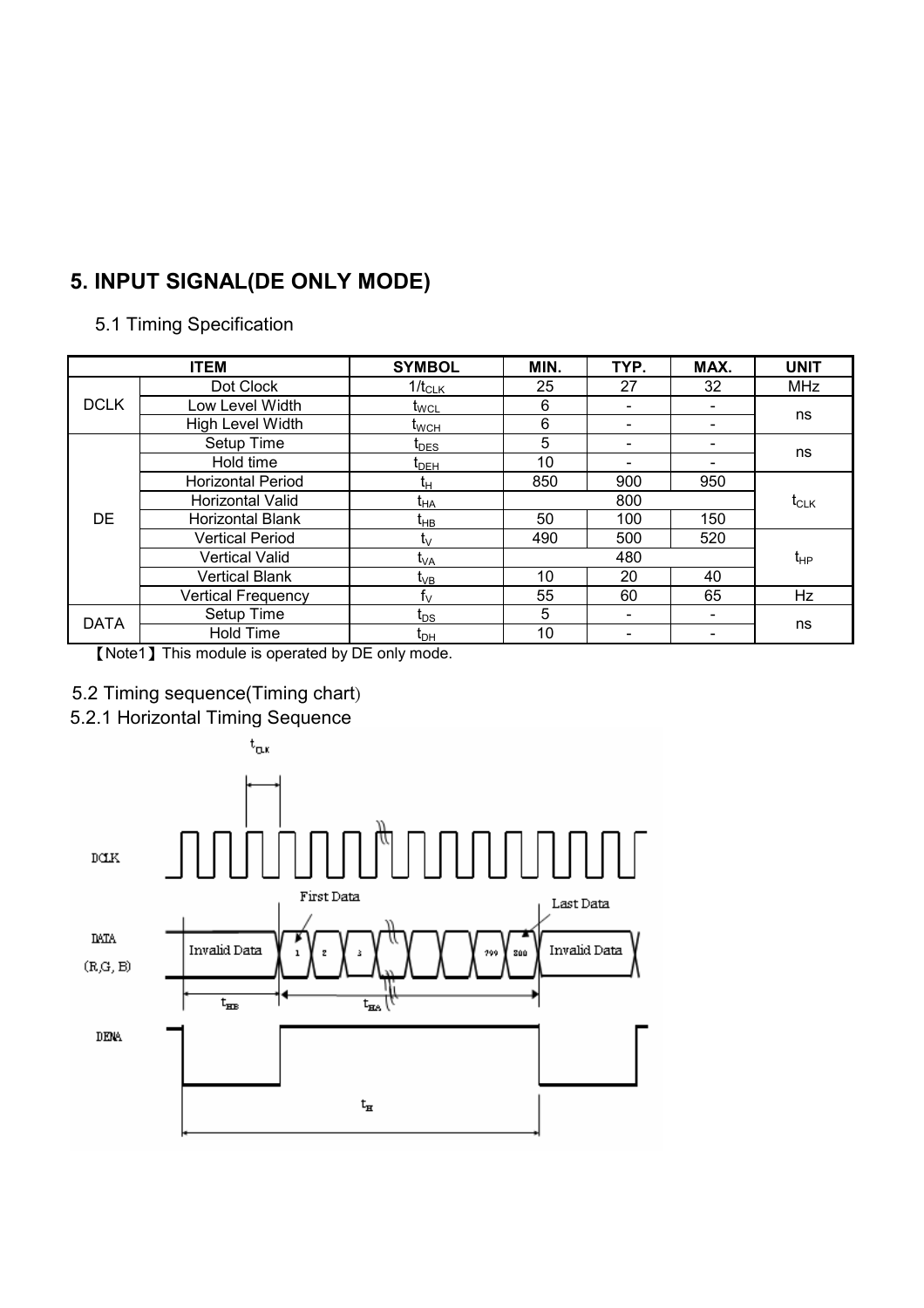5.2.2 Vertical Timing Sequence

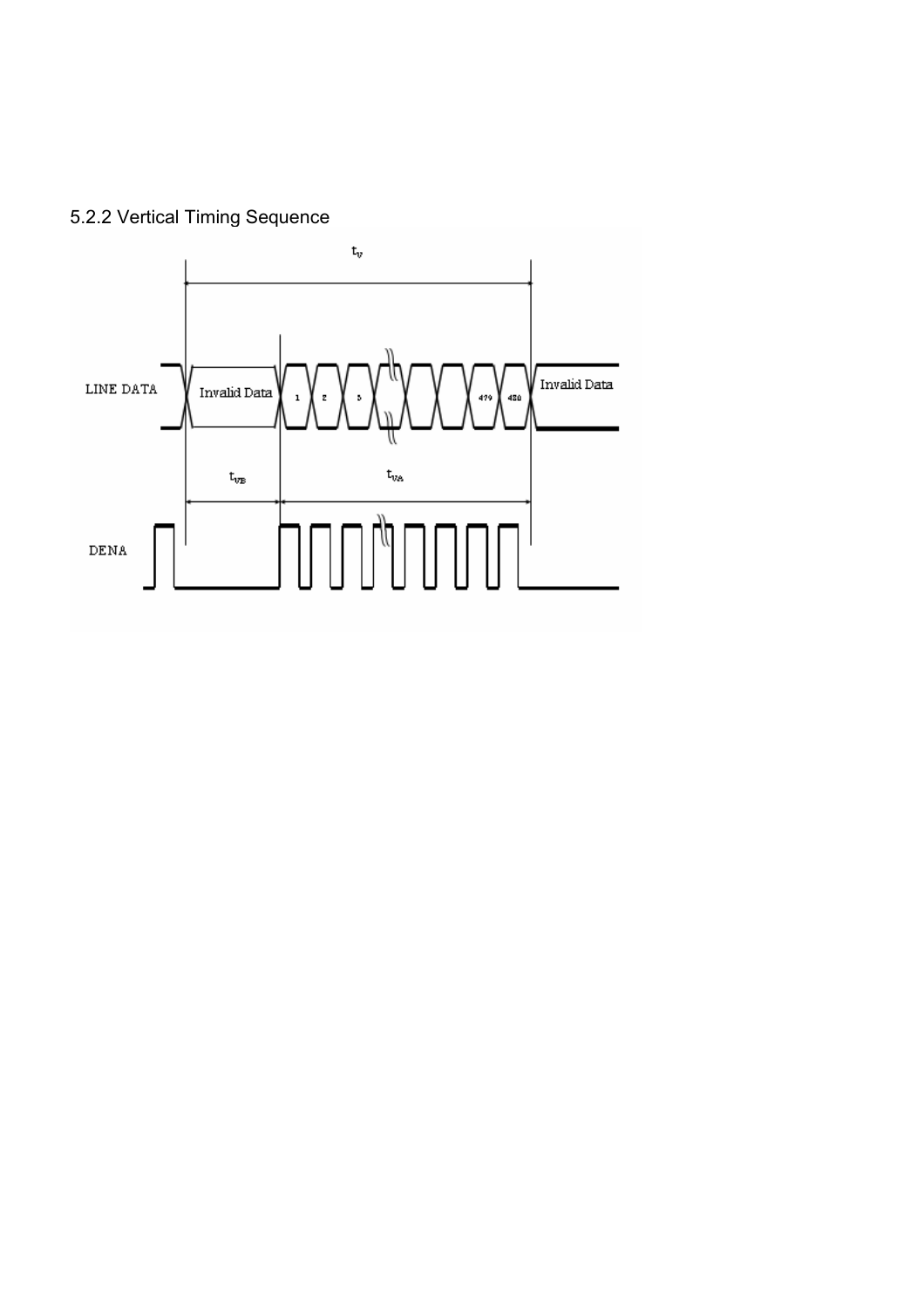#### 5.3 Color Data Assignment

| COLOR        | <b>INPUT</b>   |                |                | R DATA         |                  |                |                |                |                | <b>G DATA</b>  |                |                |                |                |                  | <b>B DATA</b>  |                |             |                  |
|--------------|----------------|----------------|----------------|----------------|------------------|----------------|----------------|----------------|----------------|----------------|----------------|----------------|----------------|----------------|------------------|----------------|----------------|-------------|------------------|
|              | <b>DATA</b>    | R <sub>5</sub> | R4             | R <sub>3</sub> | R <sub>2</sub>   | R <sub>1</sub> | R <sub>0</sub> | G <sub>5</sub> | G4             | G <sub>3</sub> | G <sub>2</sub> | G <sub>1</sub> | G <sub>0</sub> | B <sub>5</sub> | <b>B4</b>        | B <sub>3</sub> | <b>B2</b>      | <b>B1</b>   | B <sub>0</sub>   |
|              |                | <b>MSB</b>     |                |                |                  |                | <b>LSB</b>     | <b>MSB</b>     |                |                |                |                | <b>LSB</b>     | <b>MSB</b>     |                  |                |                |             | <b>LSB</b>       |
|              | <b>BLACK</b>   | 0              | $\mathbf 0$    | 0              | $\mathbf 0$      | 0              | $\overline{0}$ | 0              | $\mathbf 0$    | 0              | 0              | 0              | 0              | $\mathbf 0$    | $\mathbf 0$      | 0              | 0              | 0           | $\mathbf 0$      |
|              | RED(63)        | 1              | 1              | 1              | 1                | $\mathbf{1}$   | 1              | $\mathbf 0$    | $\mathbf 0$    | $\mathbf 0$    | $\overline{0}$ | 0              | 0              | $\overline{0}$ | $\mathbf 0$      | $\mathbf 0$    | 0              | 0           | $\pmb{0}$        |
| <b>BASIC</b> | GREEN(63)      | 0              | $\mathbf 0$    | $\mathbf 0$    | $\mathbf 0$      | 0              | $\mathbf 0$    | $\mathbf{1}$   | $\mathbf{1}$   | $\mathbf 1$    | 1              | 1              | 1              | 0              | $\mathbf 0$      | $\mathbf 0$    | $\mathbf 0$    | 0           | $\pmb{0}$        |
|              | COLOR BLUE(63) | $\mathbf 0$    | $\pmb{0}$      | $\mathbf 0$    | $\boldsymbol{0}$ | $\pmb{0}$      | $\mathbf 0$    | 0              | $\pmb{0}$      | $\mathbf 0$    | $\mathbf 0$    | $\mathbf 0$    | 0              | 1              | $\mathbf{1}$     | 1              | 1              | 1           | $\mathbf{1}$     |
|              | <b>CYAN</b>    | 0              | $\mathbf 0$    | $\mathbf 0$    | $\mathbf 0$      | 0              | $\overline{0}$ | 1              | 1              | $\mathbf 1$    | 1              | 1              | 1              | 1              | 1                | 1              | 1              | 1           | $\mathbf{1}$     |
|              | <b>MAGENTA</b> | 1              | 1              | 1              | 1                | $\mathbf{1}$   | 1              | $\mathbf 0$    | $\mathbf 0$    | $\mathbf 0$    | $\mathbf 0$    | $\mathbf 0$    | 0              | 1              | $\mathbf{1}$     | 1              | $\mathbf{1}$   | 1           | $\mathbf{1}$     |
|              | <b>YELLOW</b>  | 1              | 1              | 1              | 1                | 1              | 1              | 1              | 1              | 1              | 1              | 1              | 1              | $\overline{0}$ | 0                | $\mathbf 0$    | $\mathbf 0$    | 0           | $\pmb{0}$        |
|              | <b>WHITE</b>   | 1              | 1              | 1              | 1                | $\mathbf{1}$   | 1              | 1              | $\mathbf 1$    | 1              | 1              | 1              | 1              | 1              | $\mathbf{1}$     | 1              | 1              | 1           | $\mathbf{1}$     |
|              | RED(0)         | $\mathbf 0$    | $\mathbf 0$    | $\overline{0}$ | $\mathbf 0$      | 0              | $\mathbf 0$    | $\overline{0}$ | $\overline{0}$ | $\overline{0}$ | $\overline{0}$ | $\overline{0}$ | 0              | $\overline{0}$ | $\mathbf 0$      | $\mathbf 0$    | $\mathbf 0$    | 0           | $\mathbf 0$      |
|              | RED(1)         | 0              | $\overline{0}$ | 0              | $\Omega$         | $\mathbf 0$    | 1              | $\mathbf 0$    | $\mathbf 0$    | 0              | 0              | 0              | 0              | $\mathbf 0$    | $\mathbf 0$      | $\mathbf 0$    | $\mathbf 0$    | 0           | $\pmb{0}$        |
|              | RED(2)         | 0              | $\mathbf 0$    | 0              | 0                | 1              | $\overline{0}$ | 0              | 0              | 0              | $\overline{0}$ | 0              | 0              | 0              | $\mathbf 0$      | 0              | 0              | 0           | $\pmb{0}$        |
| <b>RED</b>   |                |                |                |                |                  |                |                |                |                |                |                |                |                |                |                  |                |                |             |                  |
|              |                |                |                |                |                  |                |                |                |                |                |                |                |                |                |                  |                |                |             |                  |
|              | <b>RED(62)</b> | 1              | 1              | 1              | 1                | 1              | $\mathbf 0$    | $\pmb{0}$      | $\pmb{0}$      | $\mathbf 0$    | 0              | $\mathbf 0$    | 0              | $\mathbf 0$    | $\mathbf 0$      | $\mathbf 0$    | $\mathbf 0$    | $\mathbf 0$ | $\pmb{0}$        |
|              | <b>RED(63)</b> | 1              | 1              | 1              | 1                | 1              | 1              | 0              | 0              | 0              | 0              | 0              | 0              | 0              | $\mathbf 0$      | 0              | 0              | 0           | $\boldsymbol{0}$ |
|              | GREEN(0)       | 0              | $\mathbf 0$    | $\mathbf 0$    | $\mathbf 0$      | $\mathbf 0$    | $\overline{0}$ | $\mathbf 0$    | $\mathbf 0$    | 0              | $\mathbf 0$    | 0              | 0              | $\overline{0}$ | $\mathbf 0$      | $\mathbf 0$    | $\mathbf 0$    | 0           | $\pmb{0}$        |
|              | GREEN(1)       | 0              | 0              | 0              | $\mathbf 0$      | 0              | $\overline{0}$ | 0              | $\mathbf 0$    | 0              | 0              | 0              | 1              | $\overline{0}$ | $\mathbf 0$      | $\mathbf 0$    | 0              | 0           | $\pmb{0}$        |
|              | GREEN(2)       | 0              | $\mathbf 0$    | $\mathbf 0$    | $\mathbf 0$      | $\mathbf 0$    | $\overline{0}$ | 0              | $\mathbf 0$    | $\mathbf 0$    | $\overline{0}$ | 1              | 0              | $\overline{0}$ | $\mathbf 0$      | $\overline{0}$ | $\overline{0}$ | $\mathbf 0$ | $\mathbf 0$      |
| <b>GREEN</b> |                |                |                |                |                  |                |                |                |                |                |                |                |                |                |                  |                |                |             |                  |
|              |                |                |                |                |                  |                |                |                |                |                |                |                |                |                |                  |                |                |             |                  |
|              | GREEN(62)      | 0              | $\mathbf 0$    | 0              | 0                | 0              | $\mathbf 0$    | 1              | 1              | 1              | $\mathbf 1$    | 1              | 0              | 0              | $\mathbf 0$      | $\mathbf 0$    | $\overline{0}$ | 0           | $\boldsymbol{0}$ |
|              | GREEN(63)      | $\mathbf 0$    | $\pmb{0}$      | $\mathbf 0$    | $\mathbf 0$      | $\mathbf 0$    | $\mathbf 0$    | 1              | 1              | $\mathbf{1}$   | $\mathbf 1$    | $\mathbf 1$    | $\mathbf{1}$   | $\overline{0}$ | $\mathbf 0$      | $\pmb{0}$      | 0              | $\mathbf 0$ | $\boldsymbol{0}$ |
|              | BLUE(0)        | 0              | $\mathbf 0$    | $\mathbf 0$    | $\mathbf 0$      | $\mathbf 0$    | $\mathbf 0$    | $\pmb{0}$      | $\pmb{0}$      | $\mathbf 0$    | 0              | $\mathbf 0$    | 0              | $\mathbf 0$    | $\pmb{0}$        | $\mathbf 0$    | $\mathbf 0$    | $\mathbf 0$ | $\pmb{0}$        |
|              | BLUE(1)        | 0              | $\mathbf 0$    | $\mathbf 0$    | $\mathbf 0$      | 0              | $\mathbf 0$    | 0              | 0              | 0              | $\mathbf 0$    | 0              | 0              | 0              | $\boldsymbol{0}$ | $\mathbf 0$    | $\mathbf 0$    | 0           | $\mathbf 1$      |
|              | BLUE(2)        | $\mathbf 0$    | 0              | $\mathbf 0$    | $\mathbf 0$      | 0              | $\mathbf 0$    | 0              | $\mathbf 0$    | $\mathbf 0$    | $\mathbf 0$    | 0              | 0              | $\mathbf 0$    | $\mathbf 0$      | 0              | 0              | $\mathbf 1$ | $\mathbf 0$      |
| <b>BLUE</b>  |                |                |                |                |                  |                |                |                |                |                |                |                |                |                |                  |                |                |             |                  |
|              |                |                |                |                |                  |                |                |                |                |                |                |                |                |                |                  |                |                |             |                  |
|              | BLUE(62)       | 0              | $\Omega$       | $\mathbf 0$    | 0                | 0              | 0              | 0              | $\mathbf 0$    | $\mathbf 0$    | 0              | 0              | 0              | 1              | $\mathbf{1}$     | 1              | 1              | 1           | $\pmb{0}$        |
|              | BLUE(63)       | 0              | 0              | 0              | $\mathbf 0$      | $\mathbf 0$    | $\mathbf 0$    | $\mathbf 0$    | $\mathbf 0$    | $\mathbf 0$    | 0              | 0              | 0              | 1              | 1                | 1              | 1              | 1           | 1                |

#### Remarks:

(1)Definition of Gray Scale

color(n): n is series of Gray Scale

The more n value is, the bright Gray Scale.

(2)Data:1-High,0-Low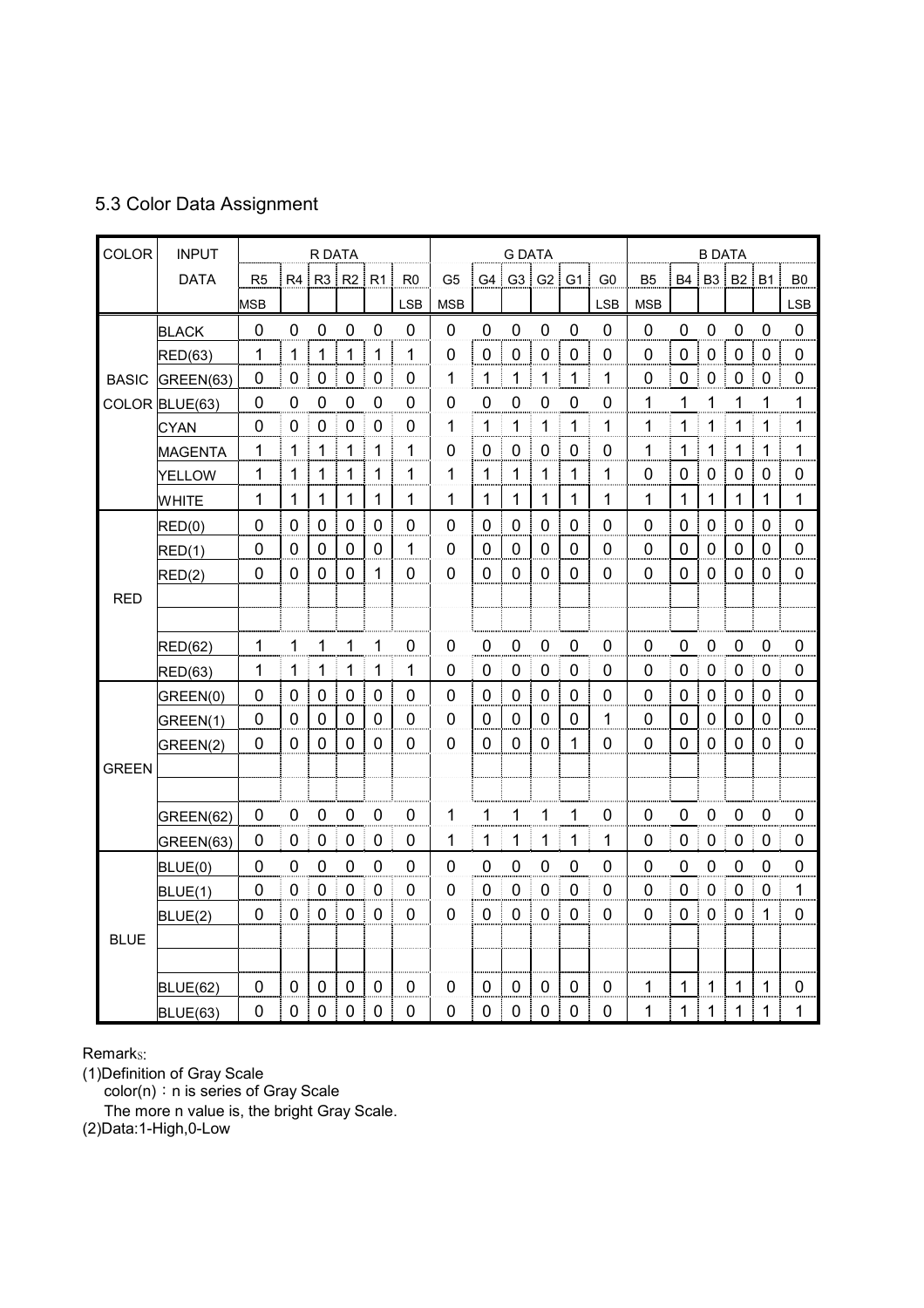# **7. BLOCK DIAGRAM**

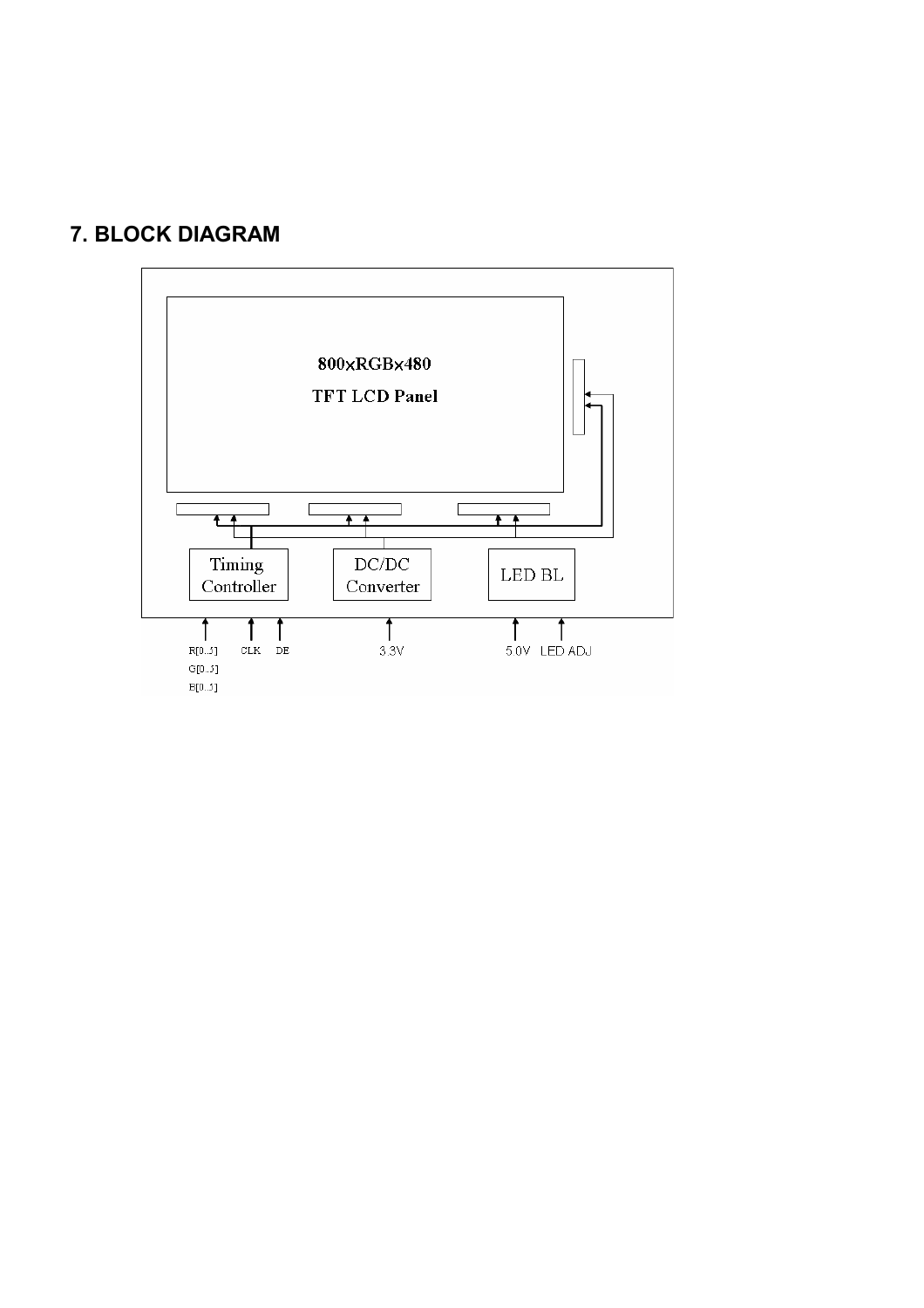# **8. MECHANICAL DIMENSION**

#### 8.1 Front Side [Unit: mm]



Remark: Un-indication tolerance is ±0.3mm

#### 8.2 Rear Side



Remark: Un-indication tolerance is ±0.3mm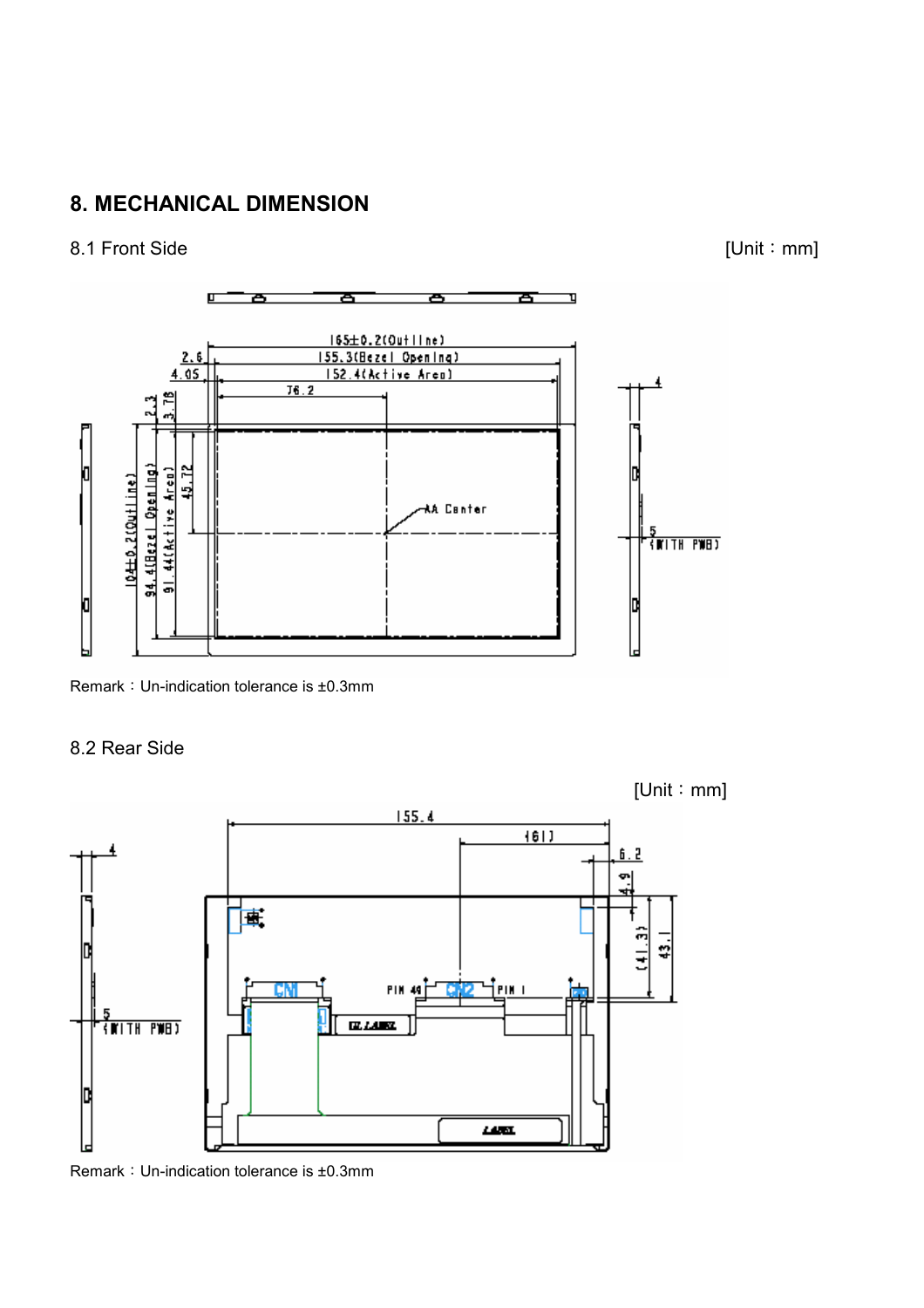# **9. OPTICAL CHARACTERISTICS**

|                                         | <b>ITEM</b> | <b>SYMBOL</b><br><b>CONDITION</b> |             | MIN.           | TYP.           | MAX.           | <b>UNIT</b>     | Remarks     |
|-----------------------------------------|-------------|-----------------------------------|-------------|----------------|----------------|----------------|-----------------|-------------|
| Constrast Ratio                         |             | CR                                | Point-5     | 300            | 400            |                |                 | $*1)*2)*3)$ |
| Luminance*)                             |             | Lw                                | Point-5     | 176            | 220            | --             | $\text{cd/m}^2$ | $*2)$       |
| <b>Luminance Uniformity</b>             |             | $\Delta\mathsf{L}$                |             | 70             | 80             |                | $\%$            | $*2)$       |
| <b>Response Time</b><br>(White - Black) |             | $Tr + Tf$                         | Point-5     |                | --             | 20             | ms              | $*2)*4)$    |
| Viewing                                 | Horizontal  | $\phi$                            | $CR \ge 10$ | 120            | 140            |                | $\circ$         | $*2)*3)$    |
| Angle                                   | Vertical    | $\theta$                          | Point-5     | 90             | 110            | --             | $\circ$         | $2)^{*}3)$  |
|                                         | White       | Wx<br>Wy                          |             | 0.273<br>0.289 | 0.313<br>0.329 | 0.353<br>0.369 |                 | $2^*3$      |
|                                         | Red         | Rx<br>Ry                          |             | 0.535<br>0.292 | 0.575<br>0.332 | 0.615<br>0.372 |                 |             |
| Color<br>Coordinate                     | Green       | Gx<br>Gy                          | Point-5     | 0.290<br>0.525 | 0.330<br>0.565 | 0.370<br>0.605 |                 |             |
|                                         | <b>Blue</b> | Bx<br>By                          |             | 0.110<br>0.080 | 0.150<br>0.120 | 0.190<br>0.160 |                 |             |

Remark<sub>s</sub>:

\*1) Definition of contrast ratio: (in the dark room.BM-5A (TOPCON)) Contrast Ratio (CR)= (White) Luminance of ON ÷ (Black) Luminance of OFF

\*2) Definition of luminance: (in the dark room.BM-5A (TOPCON)) Measure white luminance on the point 5 as figure9-1 Definition of Luminance Uniformity:

Measure white luminance on the point1~9 as figure9-1

 $\triangle L = [L(MIN)/L(MAX)] \times 100$ 



# Fig9-1 Measuring point 14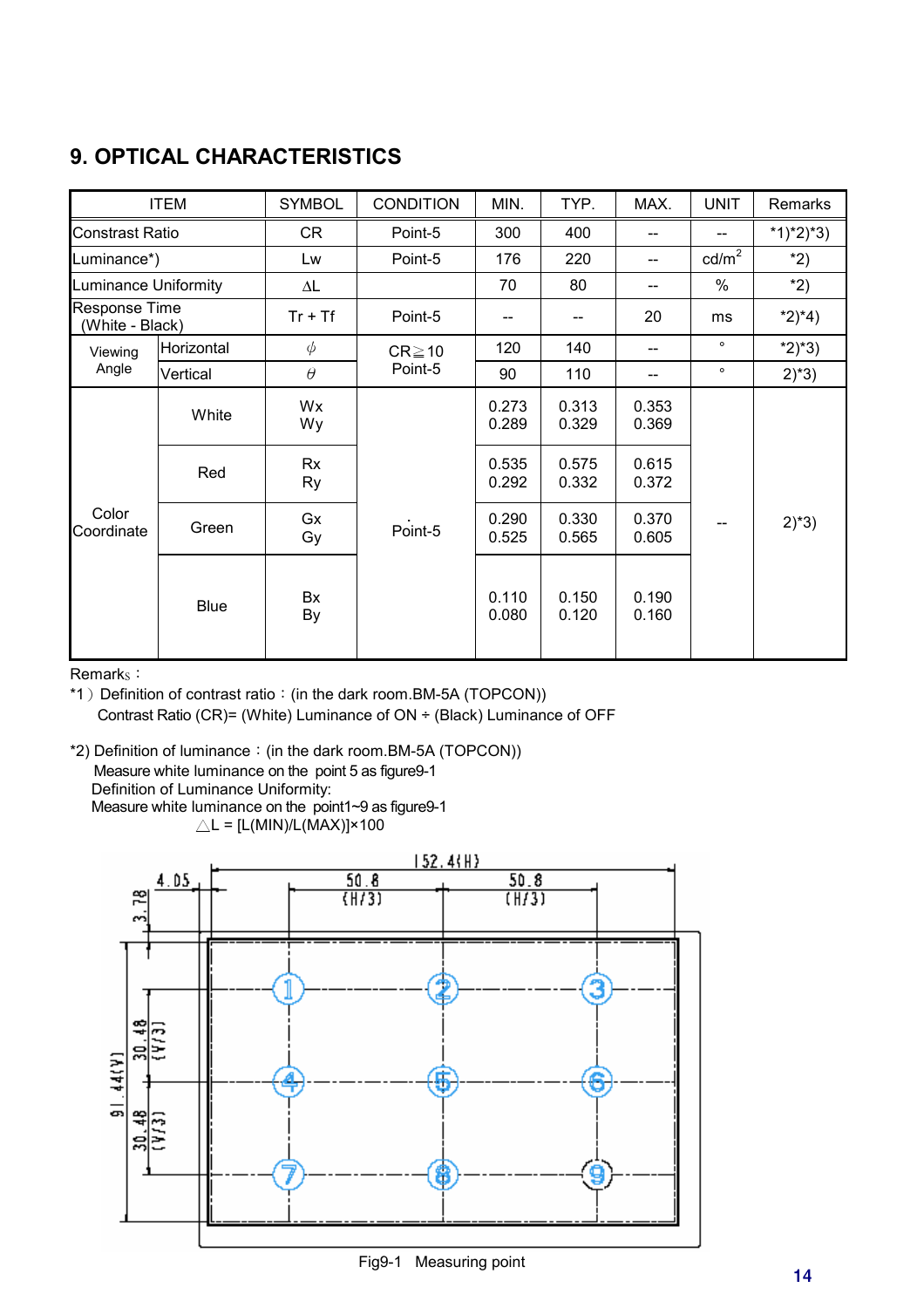

\*3) Definition of Viewing Angle(θ,ψ),refer to Fig9-2 as below: (in the dark room.EZ-CONTRAST (ELDIM))

Fig9-2 Definition of Viewing Angle

\*4) Definition of Response Time.(White-Black)



Fig9-3 Definition of Response Time(White-Black)